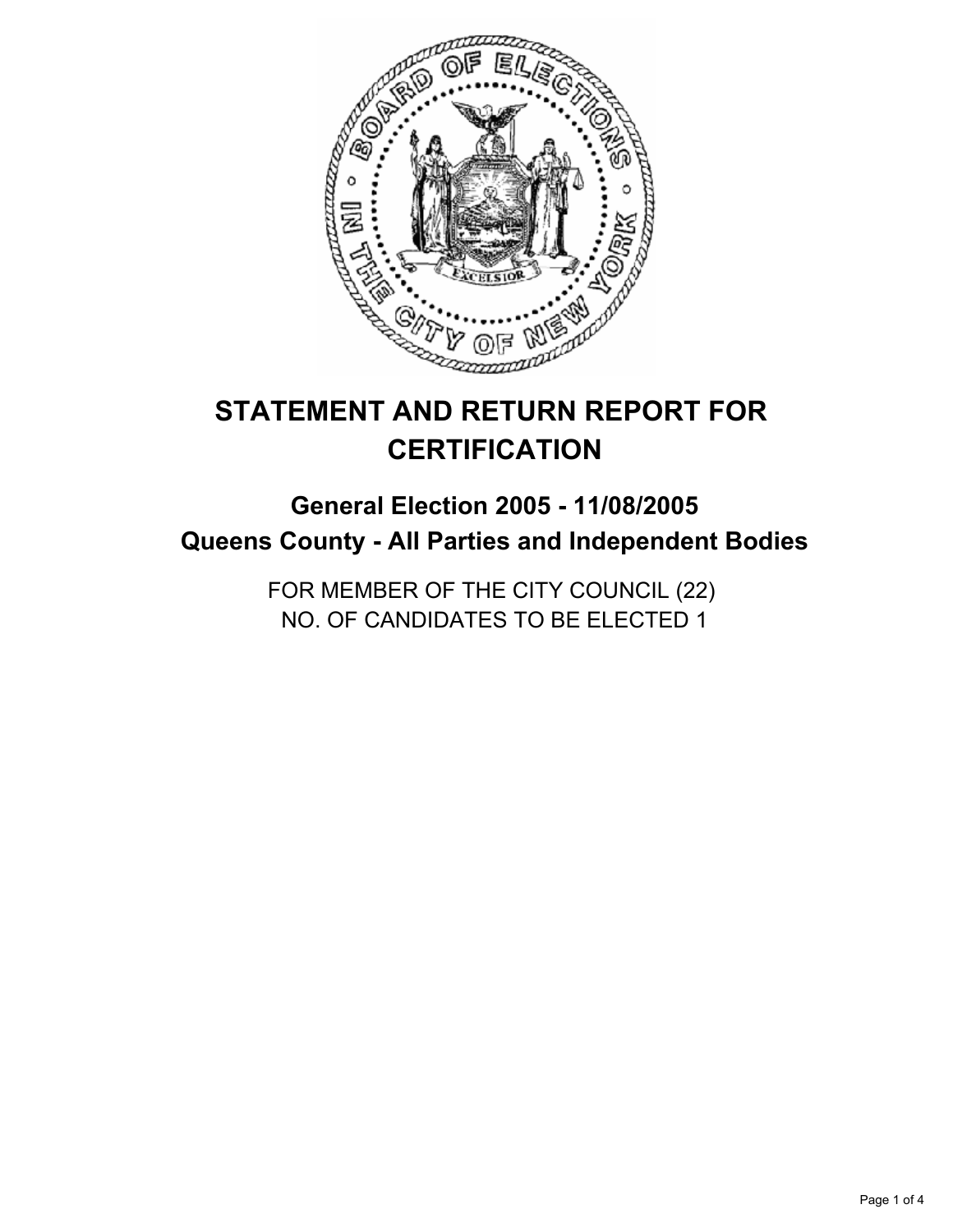

#### **ASSEMBLY DISTRICT 30**

| PUBLIC COUNTER                     | 2,206 |
|------------------------------------|-------|
| <b>EMERGENCY</b>                   | 0     |
| ABSENTEE/MILITARY                  | 29    |
| AFFIDAVIT                          | 29    |
| <b>TOTAL BALLOTS</b>               | 2,264 |
| PETER F VALLONE JR. (REPUBLICAN)   | 561   |
| PETER F VALLONE JR. (DEMOCRATIC)   | 1,080 |
| PETER F VALLONE JR. (CONSERVATIVE) | 55    |
| THOMAS RUKS (LIBERTARIAN)          | 45    |
| <b>GERALD F KANN (GREEN)</b>       | 148   |
| <b>TOTAL VOTES</b>                 | 1,889 |
| <b>UNRECORDED</b>                  | 375   |

#### **ASSEMBLY DISTRICT 34**

| 91<br><b>PUBLIC COUNTER</b>             |  |
|-----------------------------------------|--|
| <b>EMERGENCY</b>                        |  |
| ABSENTEE/MILITARY                       |  |
| <b>AFFIDAVIT</b><br>0                   |  |
| 92<br><b>TOTAL BALLOTS</b>              |  |
| PETER F VALLONE JR. (REPUBLICAN)<br>38  |  |
| PETER F VALLONE JR. (DEMOCRATIC)<br>33  |  |
| PETER F VALLONE JR. (CONSERVATIVE)<br>3 |  |
| THOMAS RUKS (LIBERTARIAN)<br>2          |  |
| <b>GERALD F KANN (GREEN)</b><br>2       |  |
| 78<br><b>TOTAL VOTES</b>                |  |
| <b>UNRECORDED</b><br>14                 |  |

#### **ASSEMBLY DISTRICT 36**

| 15,253 |
|--------|
| 0      |
| 187    |
| 257    |
| 15,697 |
| 3,947  |
| 7,494  |
| 397    |
| 295    |
| 1,125  |
| 13,258 |
| 2.439  |
|        |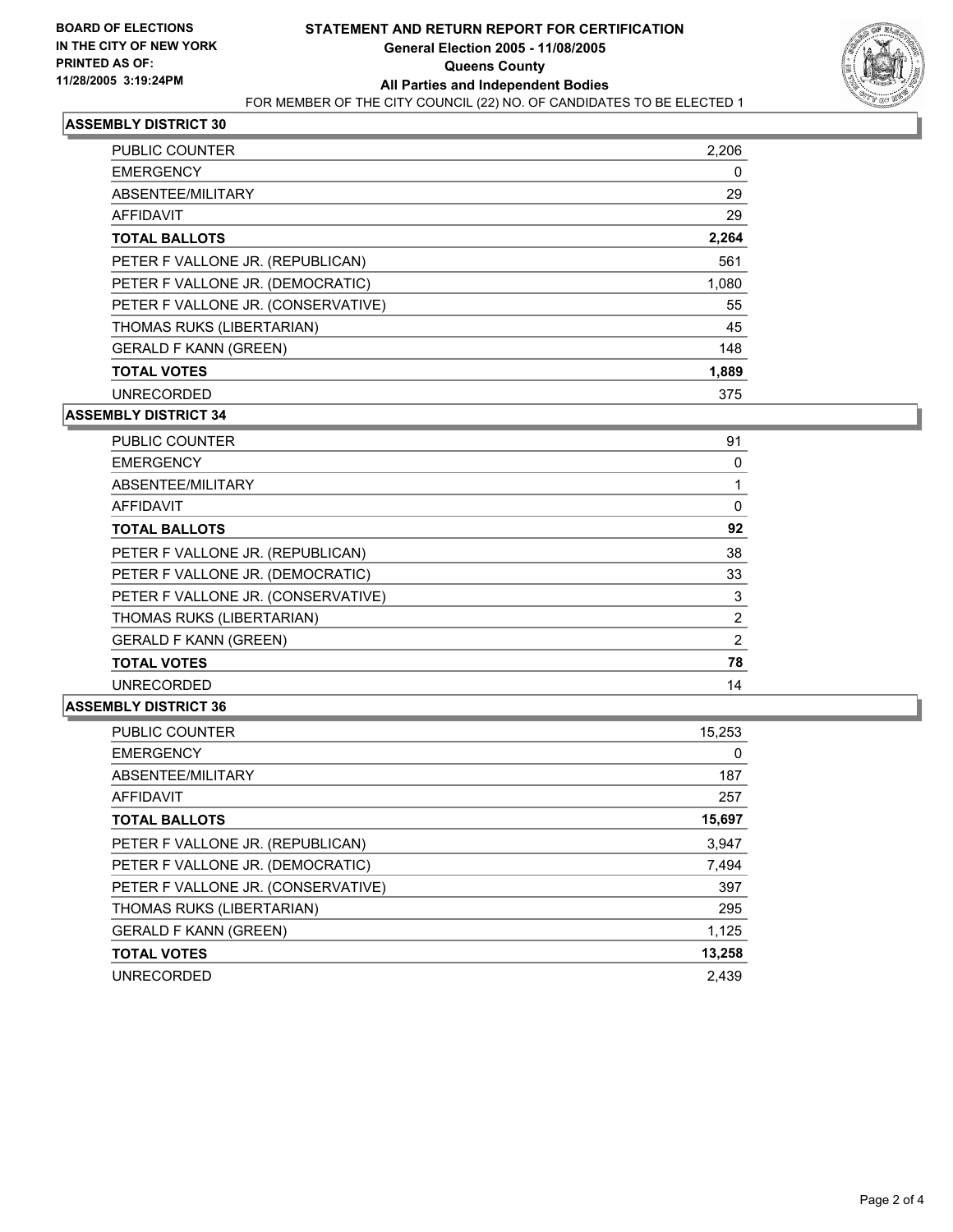

#### **ASSEMBLY DISTRICT 37**

| PUBLIC COUNTER                     | 1,225 |
|------------------------------------|-------|
| <b>EMERGENCY</b>                   | 0     |
| ABSENTEE/MILITARY                  | 15    |
| AFFIDAVIT                          | 16    |
| <b>TOTAL BALLOTS</b>               | 1,256 |
| PETER F VALLONE JR. (REPUBLICAN)   | 190   |
| PETER F VALLONE JR. (DEMOCRATIC)   | 700   |
| PETER F VALLONE JR. (CONSERVATIVE) | 20    |
| THOMAS RUKS (LIBERTARIAN)          | 16    |
| <b>GERALD F KANN (GREEN)</b>       | 52    |
| <b>TOTAL VOTES</b>                 | 978   |
| <b>UNRECORDED</b>                  | 278   |